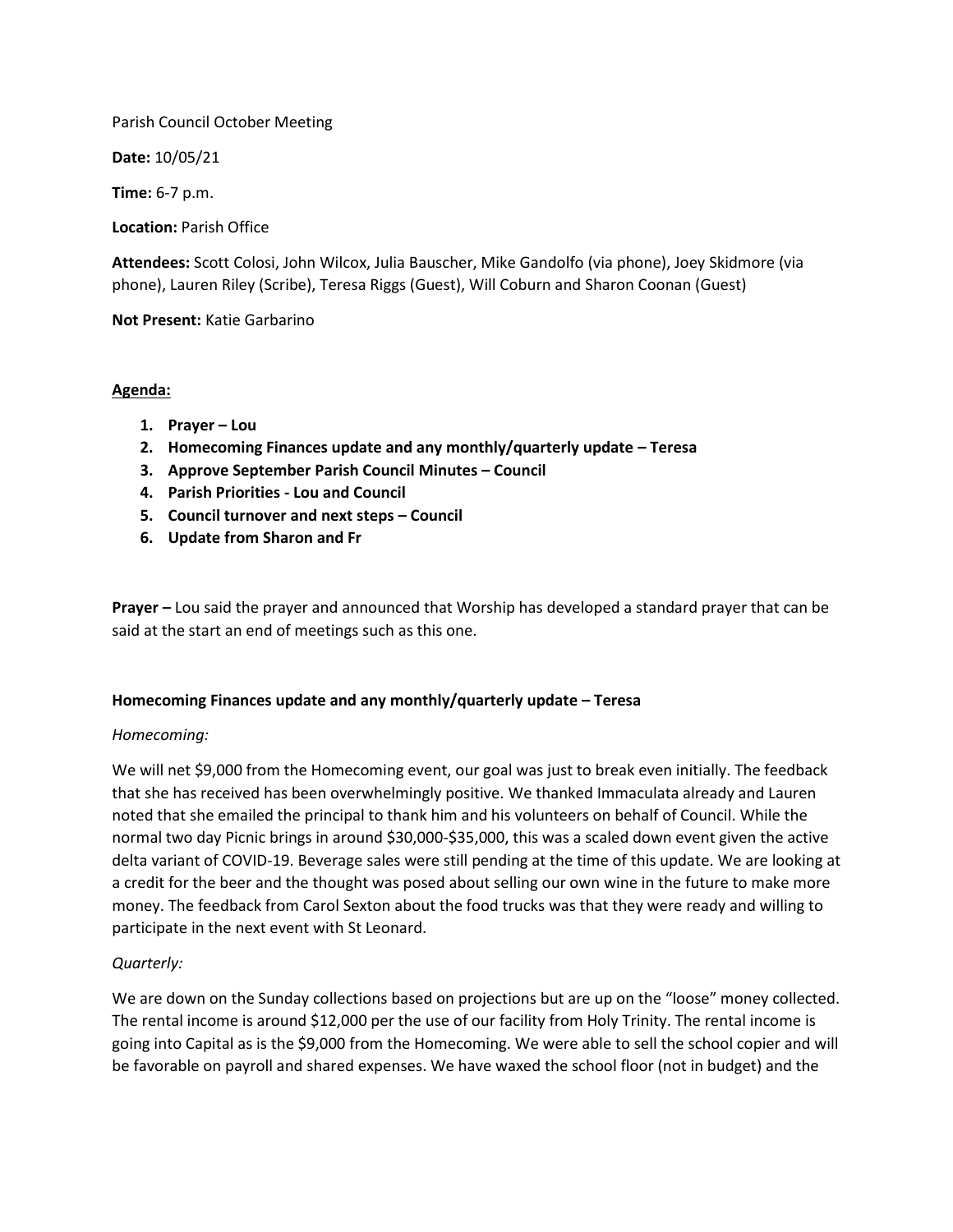parking lot resealing will cost around \$13,000. We need to paint the side doors of the church and look for a security system to ensure better monitoring of the space.

# **Approve September Parish Council Minutes – Council**

Lauren asked for a motion to approve, the motion was given and seconded. The September minutes are approved.

Mike asked about STL doing fish fries given the positive response from the Homecoming. Teresa thought that the principal would be open to helping us staff that. Lauren asked Mike if he was willing to lead that effort and he agreed. Lauren will share the contact information for the Immaculata Principal after the meeting.

# **Parish Priorities - Lou and Council**

Lou said that STL/SFR is still looking for a Formation/Evangelization position. Applicants for the position are few and far between. Sharon mentioned that there are 21 students between STL and SFR that are interested in family faith formation (Catechesis) and those sessions will be led by the parents of those students.

Fr Lou was going through the calendar for Advent and Christmas and was wondering where the priorities for the church lie given that it has been four years since the last discernment process. Fr. Lou would like to complete another discernment to hear from the parishioners about what is most important to them. Fr Lou proposed completing a new discernment effort in the spring of 2022 (March-April) and Council agreed with this as a next step.

Lauren noted that Mike was involved with the last effort and asked for him to share his context on how that process went. He said that the process was good but said that we're a completely different than the last time we completed discernment. Fr Lou thought that one key building block in his mind was all about Solidifying membership and building community after COVID-19.

Will brought up a book he thought could be helpful as we prepare for discernment called Traction. Mike was familiar with the book and the two agreed to work up a summary that they could bring back to Council in the November meeting on 11/02.

### **Council turnover and next steps – Council**

Lauren recounted that there are four people rolling off as of 11/02/21, those include Joey, John, Katie and Lauren. Lauren asked Fr Lou if he has heard anything from Emily Hennessey but he had not reached out as of the meeting. She asked that he please follow up as she could be a potential replacement.

Lauren will reach out to Allison Goushee to see if she is interested in joining council.

Will said that he will reach out to Emily Wilson to see if she might be interested in joining as well.